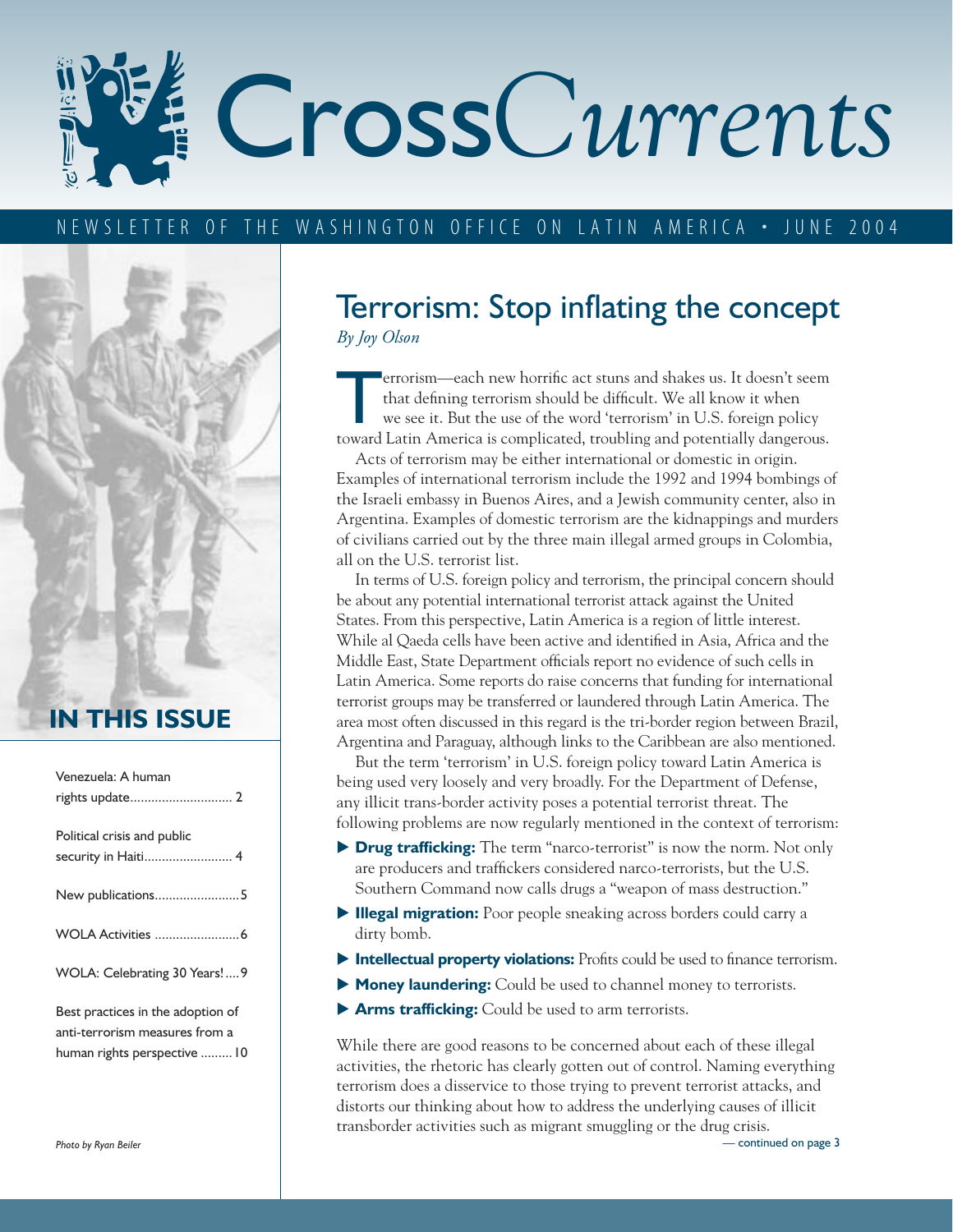#### WOLA Board of Directors

**Joe Eldridge,** *Chair* University Chaplain, Professor American University

**William LeoGrande,** *Vice-Chair* Dean and Professor, Department of Government, American University

**Richard Erstad,** *Secretary/Treasurer* Director, Latin America, American Friends Service Committee

**Martín Coria** Interim Director, Social and Economic Development Church World Service

**Charles Currie, SJ**  President, Association of Jesuit Colleges and Universities

**Benjamin Davis** Regional Program Director, Solidarity Center, AFL-CIO

**Marie Dennis** Director, Maryknoll Office for Global Concerns

**Ralph Fine Attorney** 

**Séamus Finn, OMI** Director of the Justice, Peace and Integrity Office, Oblates of Mary Immaculate

**Kathy Gille** Former Senior Advisor to the Democratic Whip, U.S. House of Representatives

**Louis W. Goodman** Dean, School of International Service American University

**Franklin Knight** Professor, Department of History Johns Hopkins University

**Danuta Lockett** Senior Advisor, Victims of Torture Fund

**Cynthia McClintock** Professor of Political Science and International Affairs, The George Washington University

**Cecila Muñoz** VP of Research, Advocacy, and Legislation National Council of La Raza

**Joy Olson** Executive Director, Washington Office on Latin America

**Greg Ratliff** Senior Fellow, Aspen Institute

**Margaret Roggensack** Attorney

**Lars Schoultz** Professor, University of North Carolina at Chapel Hill

**Alex Wilde** Vice President for Communications Ford Foundation

**Silvia Wilhelm** Founder & Director, Puentes Cubanos

**Lee Zeigler** Former Director, Bechtel International Center, Stanford University

On Leave:

**Lisa Fuentes** Department of Sociology, American University

## Venezuela: A human rights update

*On April 22, 2004, Senior Associate John Walsh testified before the Human Rights Caucus of the U.S. House of Representatives. Following are excerpts from his statement.* 

The example of the generalized violence and even civil war that many observers fear may occur. The international community, especially the Organization of American States (OAS) and the Carter Center has played a crucial re violence and even civil war that many observers fear may occur. The (OAS) and the Carter Center, has played a crucial role in preventing a descent into greater violence, by brokering the May 2003 agreement between the government and opposition forces and by closely monitoring the referendum process that the May agreement set in motion. Above all, however, the fact that the crisis has not exploded owes to the good will and restraint of the vast majority of the Venezuelan people.

That said, the deeply polarized political situation has cast a pall over public life in Venezuela, and has frequently led to violent confrontations, loss of life, and numerous allegations of serious abuses by state security forces. Most recently, the February and March 2004 protests surrounding the referendum process resulted in 13 people shot to death and 119 people wounded, 49 from gunshots. The circumstances that led to these deaths and injuries remain to be clarified. Between 300 and 400 people were detained during the protests, and while most were released in the following weeks, many of the detainees have complained that they were beaten and tortured by National Guard and police officers… WOLA shares the deep concerns of our human rights colleagues over these allegations, and urges the government to ensure that the perpetrators are brought to justice…

The immediate political crisis and the episodes of related violence are understandably a major focus of attention. But Venezuela's human rights problems pre-date and extend far beyond the nation's present political crisis. The State Department and the Inter-American Commission on Human Rights (IACHR) have recently released their own reports on the human rights situation in Venezuela. Both reports… highlight… the weakness of the rule of law in Venezuela. The… clearest expression of the weak rule of law is widespread impunity for rights violations committed by national, state and municipal security forces and by private groups acting with the acquiescence of government forces. Institutionally, a clear signal of and important factor contributing to weak rule of law is the questionable independence of the Venezuelan judiciary…

To be clear, weak rule of law and impunity for rights violations are not new to Venezuela, nor is Venezuela alone in the region with respect to these problems… [But] while President Chavez certainly inherited many ongoing human rights problems and while the current crisis is a shared responsibility, his government has made inadequate efforts to address obvious human rights problems and has often treated criticism from non-governmental human rights groups as politically motivated.

With respect to the independence of the judiciary, the IACHR reports that 84 percent of Venezuela's judges… hold only provisional or temporary appointments, [throwing] into question the independence of the judiciary from other branches of government. "Consolidating the rule of law," according to the IACHR, "demands a judiciary that is, and is seen to be, independent and impartial, and it is therefore essential to reverse the tenuous situation of most of the Venezuelan judges…" Similarly, in its 2003 human rights report the State Department noted that, while legally independent, the civilian judiciary "was highly inefficient and sometimes corrupt and judges at all levels were subject to influence from a number of sources, including the executive branch." The IACHR noted that the problem of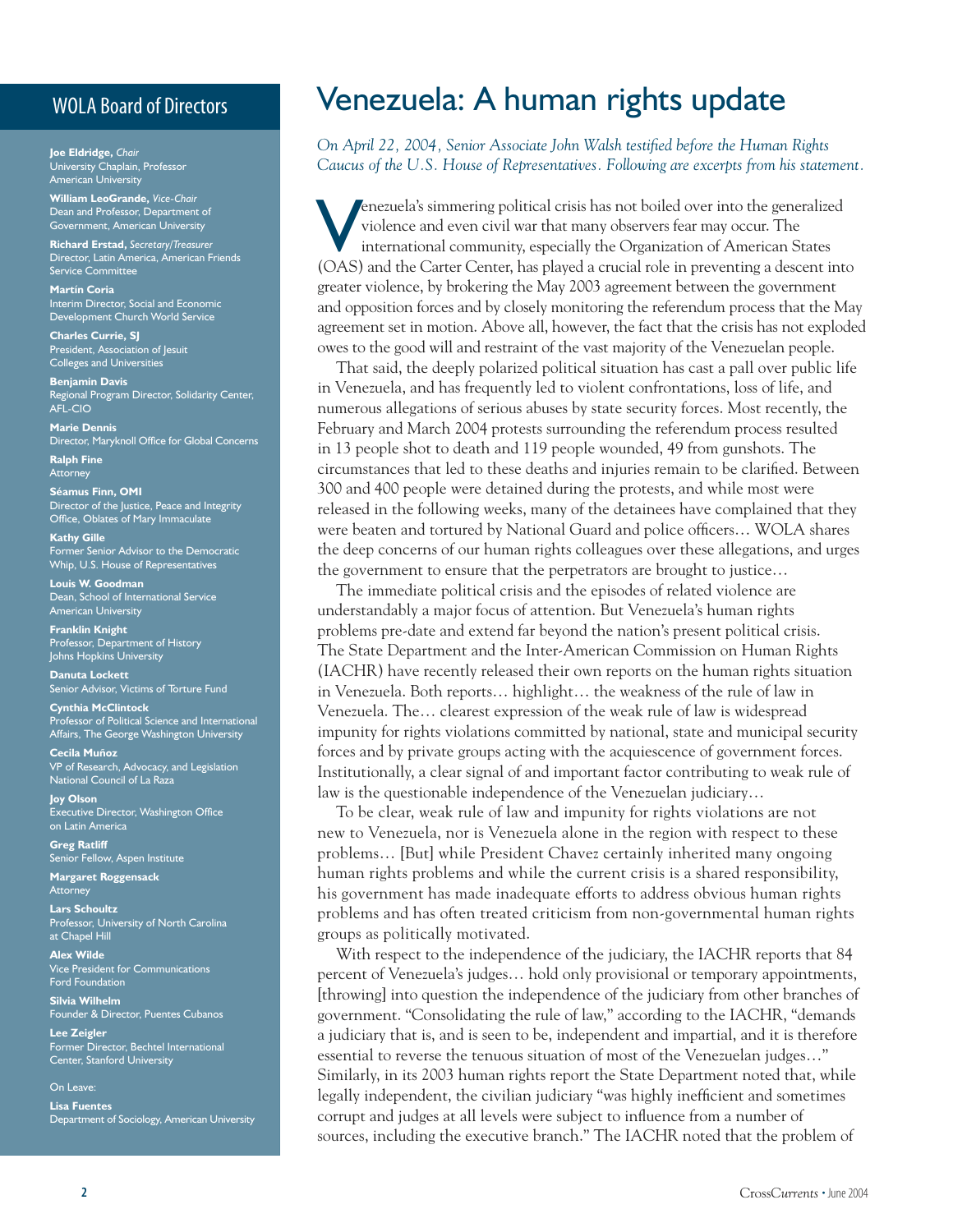provisional judges "long predates the current government" but considers the problem to have worsened under the judicial restructuring undertaken by the Chavez government.

The IACHR estimates that 90 percent of cases of human rights violations in Venezuela never move beyond initial proceedings, leading to a vicious circle of impunity and violence. The most disturbing patterns of violations highlighted by the IACHR,…the State Department,… [and] numerous Venezuelan human rights groups,

are the hundreds of killings committed in states across the country by self-styled "extermination groups" with ties to members of the local state police forces and the National Guard. These police killings and the impunity with which they are carried out pre-date the current government and have been a long-standing concern of local human rights groups… The extermination groups appear to operate with… criminal as opposed to political motives, and most of the criminal-police links appear to involve state-level forces as opposed to national government security forces. Nevertheless, neither the national government nor the various states have done enough to investigate and dismantle these groups…

My remarks today have focused on the government's role with respect to promoting human rights, for obvious reasons. A government's legitimate monopoly over the use of public force comes with the obligation to guarantee the protection of fundamental human rights… The government of Venezuela is party to numerous international treaties relating to human rights protections, and the country's Constitution even gives constitutional rank to human rights treaties ratified by the state. The government's obligations to promote and protect human rights are therefore clear and unambiguous…

At the same time, though, it is important to recognize the intensity of the conflict in Venezuela and the use by some within the opposition of what appear to be deliberately provocative tactics. This is [not]. . . meant to excuse abuses committed by government forces. But it is important to note that neither side to the present political conflict can be said to have lived up to its rhetorical support for democracy and the rule of law. With



Differing interpretations of the Venezuelan constitution are central to the current political crisis.

respect to the behavior of the opposition, an apparent disregard for the constitutional order was displayed in dramatic fashion in the April 2002 coup d'état against the Chavez government. President Chavez was illegally detained and, as described in the State Department's 2003 human rights report, "opposition business leader Pedro Carmona, without any constitutional authority, proclaimed himself interim president and suspended the National Assembly and the courts"… [U]nderstanding the

legitimate grievances on both sides is critical to understanding the ongoing conflict.

#### **Terrorism**

#### continued from the page 1

Consider just one example of the foreign policy implications of such a far-reaching definition of terrorism. U.S. policy-makers routinely refer to coca producers as "narco-terrorists." But most coca in Latin America is produced by peasant farmers, not drug lords, who are desperately poor and grow coca because it's a good cash crop, thanks to the U.S. market.

In Bolivia, small coca producers protesting the lack of development and demanding attention to the problems of their region helped bring down the last government. By labeling poor coca farmers "narco-terrorists," the U.S. seeks to delegitimize them. Their complaints about lack of rural development can be ignored because they are "terrorists." Encouraging such exclusionary politics is guaranteed to exacerbate the current political crisis.

The misuse of language and fear-mongering for political gain interfere with solving real problems in the hemisphere, and is potentially destabilizing.

Let's demand that our public officials stop using words to instill fear. The U.S. government should closely monitor threats of terrorist attacks against the country. At the same time, let's address other real problems where they exist by encouraging fair trade and rural development, providing drug treatment, and helping to encourage good governance practices that confront corruption. In the long run, these are the steps that will make the region stable and the U.S. secure.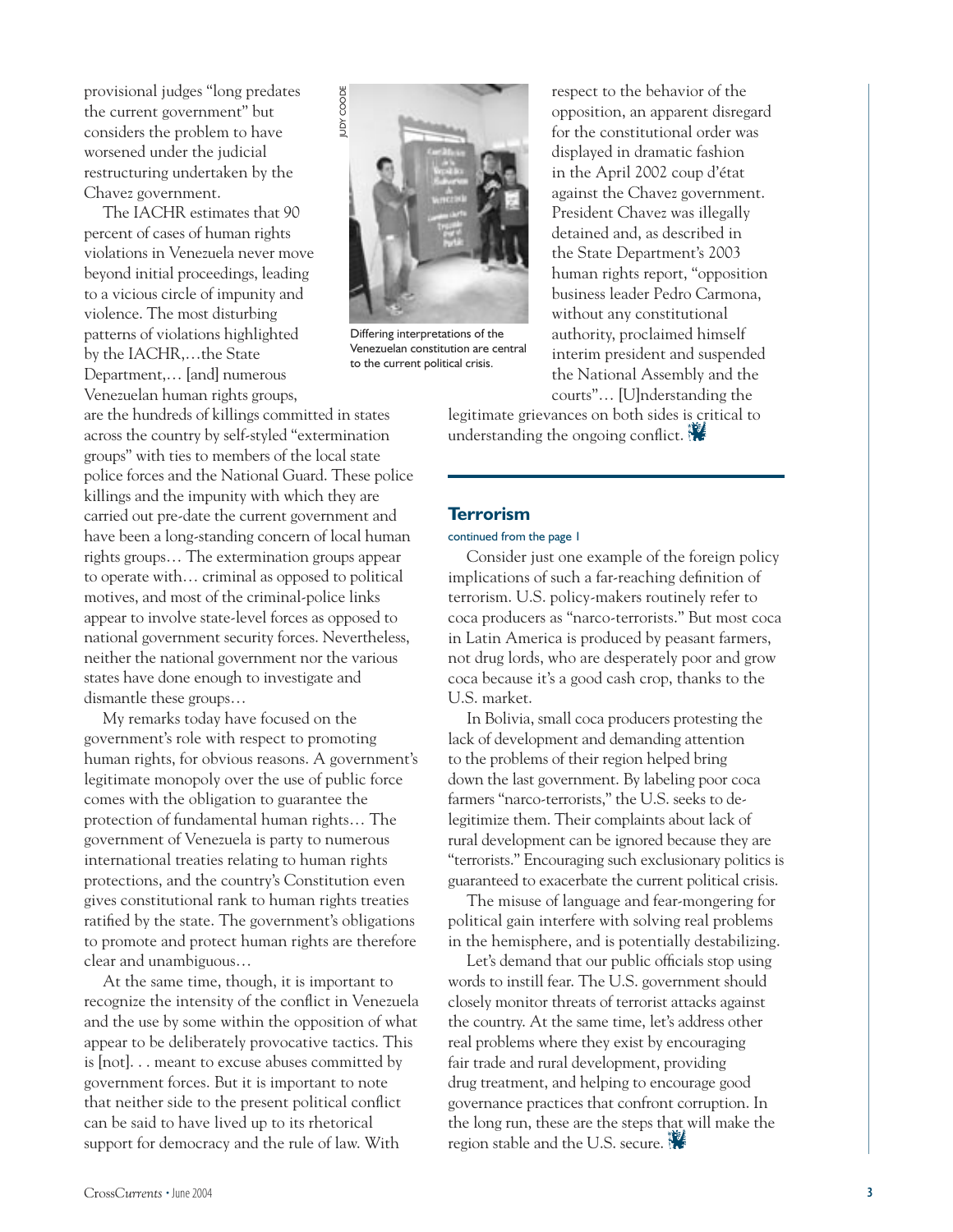## Political crisis and public security in Haiti

*By Rachel Farley and Rachel Neild*

Web of the focus in the United States<br>
since Haiti's President, Jean Bertrand<br>
Aristide, left his country on February<br>
her handle and the U.S. relating since Haiti's President, Jean Bertrand Aristide, left his country on February 29<sup>th</sup> has been on questions about the U.S. role in his departure, possible U.S. assistance to opposition groups, and general U.S. neglect of Haiti in recent years. Clearly the U.S. response to the crisis in Haiti was late, and sent mixed messages to the actors involved. These issues deserve to be thoroughly examined. But Haiti's future must remain at the forefront of international attention. To emerge from its crisis, Haiti needs an inclusive and representative government. Achieving security for Haiti's people should be one of the first orders of business for a new Haitian government and the international mission there. An independent and

the best thing for Haiti would be for Aristide to step down. They made it clear to Aristide that they would not help to protect him against an imminent rebel attack. While there were serious problems with the Aristide government, including corruption, links to armed groups, and repression of the media, the U.S. call for his resignation was unhelpful. The aboutface encouraged the political opposition to remain intransigent in its refusal to participate in a political solution, and did nothing to deter the armed rebels or the increasing violence in Haiti.

The mixed messages sent by the United States opened the door to questions about its true intentions and the role of the U.S. government in Aristide's departure from Haiti. These include accusations by Aristide that the U.S. kidnapped

The mixed messages sent by the United States opened the door to questions about its true intentions and the role of the U.S. government in Aristide's departure from Haiti.

effective democratic police force must be created, which will require long-term commitment and support from the international community.

#### **U.S. Response in Haiti**

The international community delayed becoming involved in the recent crisis in Haiti, waiting until the situation had spiraled out of control. Once CARICOM, the United States, and France did get involved, they worked together to broker a political resolution to the crisis between Aristide and the opposition political parties. Under the agreement, Aristide was to finish his term, a new prime minister would be appointed, and a government would be formed with representation from opposition parties.

Aristide agreed to the plan, but the opposition parties refused to participate. Pushing for a political solution was the right thing to do, but unfortunately, the international community did little to press the Haitian opposition to agree to the compromise plan put forth.

Instead, as the rebels advanced on the capitol, the U.S. and France changed their tune, saying that him, that his departure was a coup d'état, and his assertion that he remained the President of Haiti. There are also questions being raised about the U.S. government's relationship and assistance to opposition groups in Haiti, and U.S. sales of arms to the Dominican Republic that may have made their way across the border into Haiti. On March 9th, 23 Members of Congress, led by Representative Barbara Lee (Democrat-CA), introduced a bill calling for the establishment of a commission to investigate these issues.

#### **Public Security and Human Rights**

Eventually, public security will become the responsibility of the Haitian government, so the international community must help the country rebuild its national police force. There are concerns that the rebels and people with a history of serious human rights abuses may be incorporated into the new police force. Gen. Herard Abraham, army general when Aristide dissolved the military in 1995, was named Minister of the Interior. He reportedly plans to allow anti-Aristide rebels into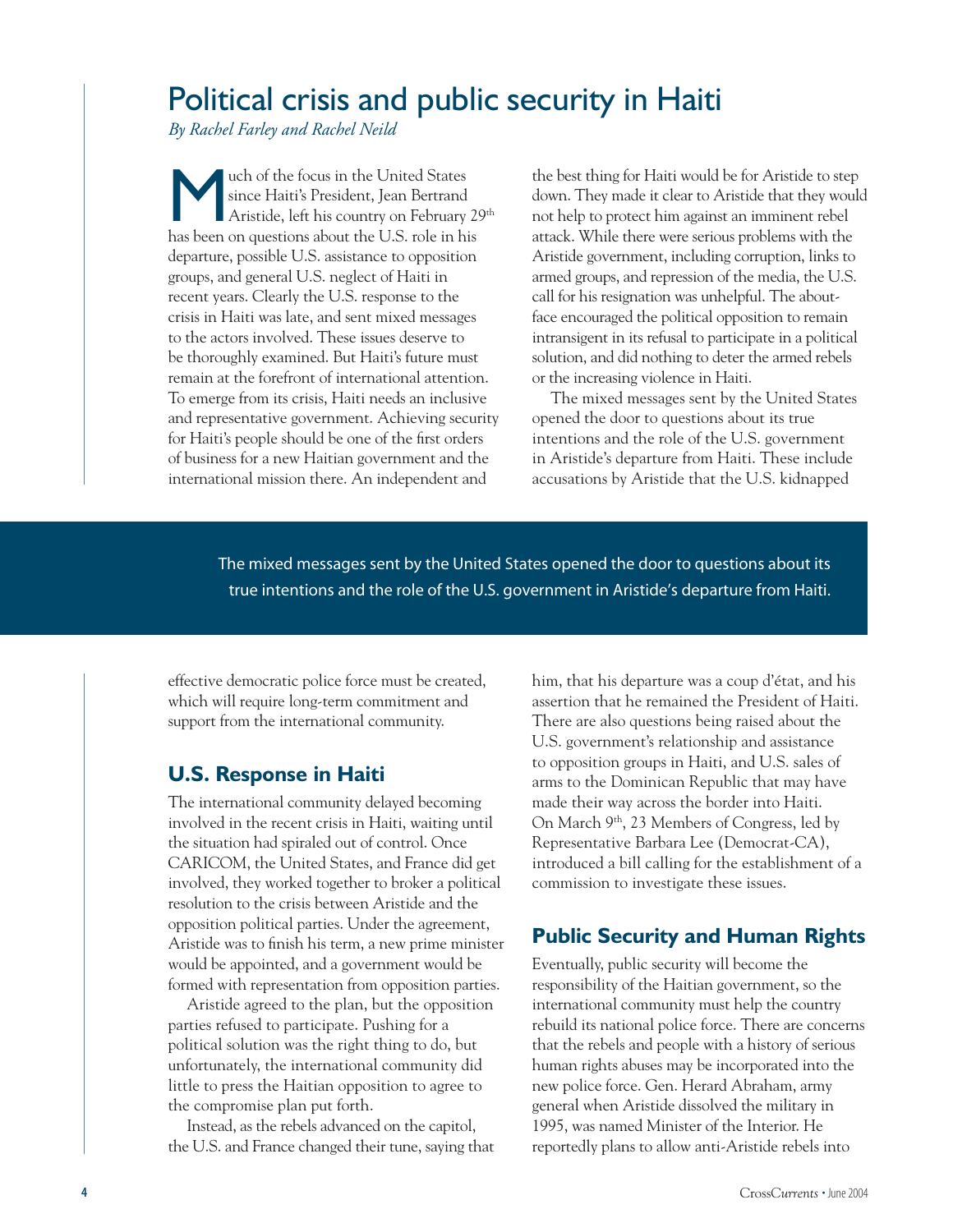the police force, although he has said that he will not include those accused of human rights violations. He has also said he wants to reestablish Haiti's army, which Aristide dissolved in 1994.

Many of the armed actors that participated in the uprising against Aristide are convicted human rights abusers. Some were convicted *in absentia* and returned to Haiti during the recent unrest to participate in the uprising. One such person is Louis Jodel Chamblain, found guilty of involvement in the 1994 Raboteau massacre and of an extra-judicial killing. Also during the uprising, many convicted human rights abusers escaped from prison.

#### **Looking Toward the Future**

Haiti faces an uphill battle on the path to economic recovery and democratic institutionbuilding. The already bad situation was made worse by devastating floods along the border with the Dominican Republic at the end of May, which killed over 1,000 people and left 1,600 people missing and presumed dead. Over 3,000 houses

were damaged or destroyed. The U.S. should greatly increase emergency assistance to Haiti, as well as development assistance and aid for disaster prevention, to help ensure that Haiti is not devastated again during future rainy seasons.

The United States should also commit to helping establish democratic institutions in Haiti. In particular, the U.S. should follow up on prior support for democratic policing. The U.S. invested about \$70 million between 1994 and 2000 to create a professional police force in Haiti, an investment that should not be squandered. Working in cooperation with the international community, the U.S. should help Haiti establish a politically neutral police force that can ensure the security of all sectors of society, as the country moves toward an electoral process. Anyone with a criminal record or involvement with violent attempts to overthrow the government must not be allowed to join Haiti's national police force, and human rights violators must be held accountable for the crimes they committed.

# New publications

#### **Contact us to place your order!**

Hidden Powers in Post-Conflict Guatemala: Illegal Armed Groups and the Forces Behind Them, by Susan Peacock and Adriana Beltrán, December 2003, 98 pp., \$10.00. A complete analysis of the interconnected set of powerful Guatemalans known as ''hidden powers,'' the illegal armed "clandestine groups" that act at their behest, and their impact on democracy, human rights, and rule of law in Guatemala today.

Rights and Development, Vol. 2, No. 1, March 2004, 12 pp., \$2.00. The second issue of WOLA's newest series includes articles on the status of CAFTA and the Free Trade Area of the Americas, and an interview with Darci Frigo, one of Brazil's best-known human rights lawyers.

#### **From the Drugs, Democracy and Human Rights Project:**

Drug War Monitor, Cracks in the Vienna Consensus: The UN Drug Control Debate, by Martin Jelsma and Pien Metaal, Transnational Institute, Amsterdam, January 2004, 24 pp., \$3.00. Lays out the roles and interrelationships of the UN offices involved in defining and overseeing international drug policy; identifies contradictions between differing

approaches to illicit drug abuse, and resulting tensions and challenges; and proposes an alternative vision for bringing about a more humane drug control regime. Will be available in Spanish in July 2004.

Special Update on Ecuador: Ecuador Gets Colombia's Drift—Aerial Eradication of Coca Crops on the Border, by Sandra G. Edwards, WOLA consultant, June 2004. Available only on our web site.

All of WOLA's newest publications are also available on our web site, www.wola.org.

#### **New outside publications by WOLA staff:**

Gastón Chillier, Cecilia Ales and Gustavo Palmieri, "Illegal Practices of the Police in Argentina: Fabricated Proceedings by the Federal Police," in S. Einstein and M. Amir, eds., Police Corruption: Paradigms, Models and Concepts–Challenges for Developing Countries, The Uncertainty Series, Volume 4.1., United States: Office of International Criminal Justice, 2003, pp. 589-618.

John Walsh, "Fuzzy Math: Why the White House Drug Control Budget Doesn't Add Up," FAS Drug Policy Analysis Bulletin, Issue No. 10, February 2004.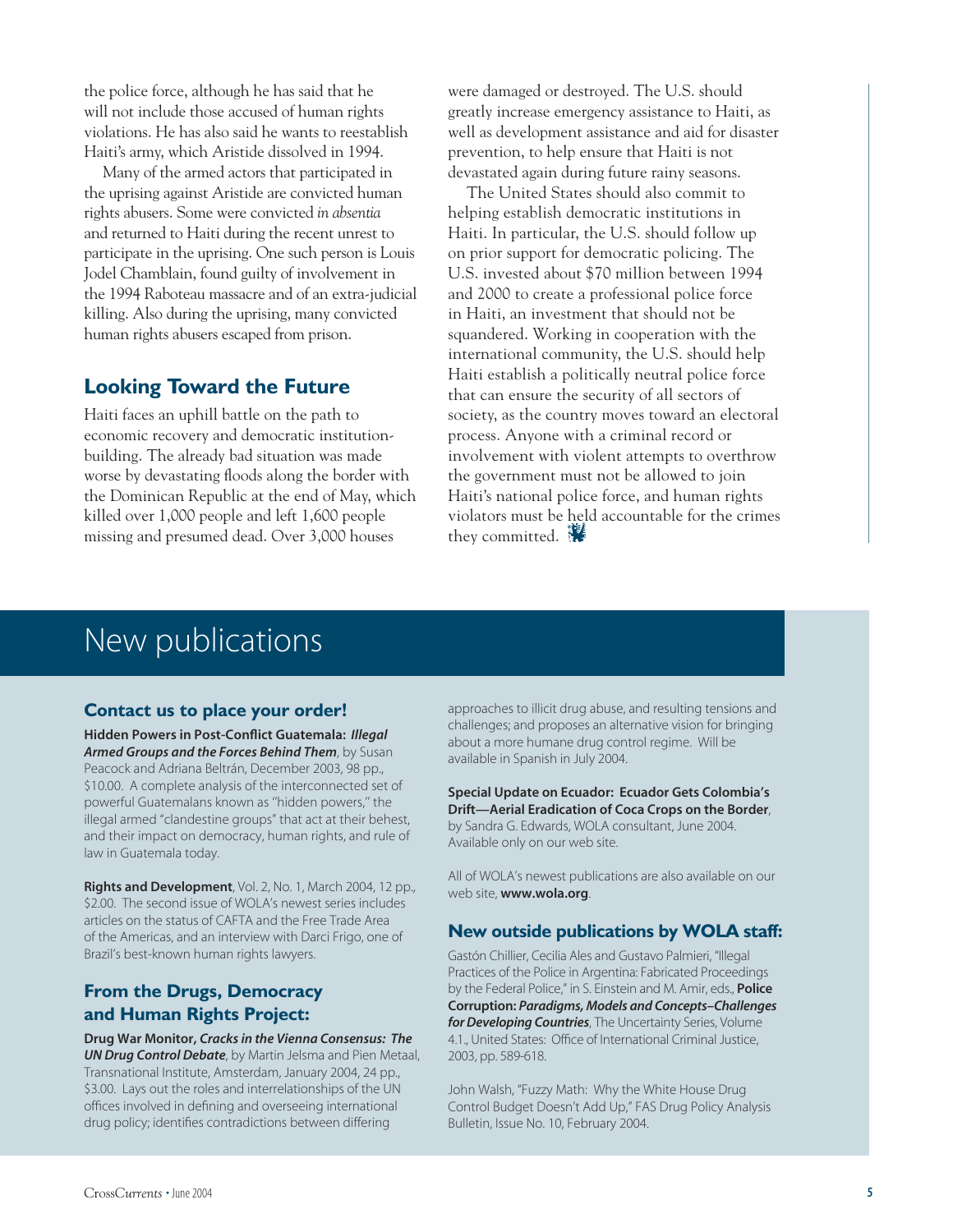#### *The following is a list of activities undertaken by WOLA between December 2003-May 2004.*

#### **Washington Policy Work**

- $\triangleright$  John Walsh and Kathy Ledebur of the Andean Information Network (AIN) prepared a memo on U.S. drug policy in **Bolivia** for President Jimmy Carter, in preparation for his December visit.
- $\triangleright$  WOLA encouraged members of Congress to sign a letter to President Álvaro Uribe in support of the work of human rights and civil society groups in **Colombia**. Seventy-four members signed. WOLA also provided questions to Congressional staff preparing for Colombian President Álvaro Uribe's March visit to Washington.
- WOLA co-sponsored a January **Cuba** strategy session in Washington, bringing together advocates for a new U.S.-Cuba policy from around the country.
- $\triangleright$  Geoff Thale participated in a January State Department briefing for the new U.S. Ambassador to **El Salvador**.
- $\triangleright$  In March, WOLA helped gather signatures for a letter from members of Congress to Secretary of State Colin Powell, calling for U.S. neutrality in the **Salvadoran** presidential elections.
- $\triangleright$  Adriana Beltrán met with former Guatemalan Minister of Foreign Relations Edgar Gutiérrez and UN political officer Martha Doggett in January to discuss the status of the Commission to Investigate Illegal Groups and Clandestine Security Organizations (CICIACS) in **Guatemala**. WOLA and other rights groups wrote to urge the U.S. and European ambassadors in Guatemala to maintain their support for the prompt establishment of CICIACS.
- WOLA submitted questions on **Guatemala, El Salvador** and **Cuba** that were asked by members of Congress during a March hearing on the State Department's annual human rights report.
- $\triangleright$  Early in the year, Laurie Freeman encouraged congressional offices to support a House resolution condemning the murders of women in Ciudad Juárez, **Mexico**. In March, WOLA updated Congress on alleged police involvement in the Juárez murders.
- $\triangleright$  WOLA supported signers of an April letter sponsored by Rep. Jan Schakowsky (D-IL) to **Mexican** President Fox, advocating that his government honor the IACHR ruling to free U.S. citizen Alfonso Martin del Campo from prison.
- $\triangleright$  Laurie Freeman prepared a memo in May for members of Congress urging them to address the Juárez women's murders at the U.S.-**Mexico** Inter-Parliamentary meeting.
- $\triangleright$  John Walsh spoke at a December State Department briefing for the new U.S. ambassador to **Peru**, Curt Struble.
- $\triangleright$  John Walsh briefed House International Relations Committee aides in December on the situation in **Venezuela** and the role of U.S. civil society organizations. In March he met with officials from the State Department's Office of Andean Affairs to discuss U.S. policy toward that country. On April 22, he testified on Venezuela at a Congressional Human Rights Caucus Members' Briefing.
- $\triangleright$  Gastón Chillier and John Walsh briefed Astrid Schomaker, head of **Andean** Community affairs for the European Commission, in March.
- $\triangleright$  Vicki Gass discussed the likely impact of the proposed **CAFTA** agreement in a January Congressional briefing.
- $\triangleright$  Gabi Kruks-Wisner participated in a March roundtable discussion on **CAFTA***,* sponsored by the Congressional Hispanic Caucus Institute.
- $\triangleright$  In March, WOLA staff met with Pentagon and U.S. Southern Command officials, and House and Senate Armed Services Committee staff, on the FY 2005 **national defense** authorization bill. In April, Joy Olson met with SouthCom personnel to discuss the annual posture statement, its use of **terrorism** language, and the identification of radical populism and gangs as potential threats.

#### **Presenting Latin American Voices**

- $\triangleright$  WOLA facilitated the January visit of Father Gabriel Izquierdo, from **Colombia's** *Universidad Javeriana*, arranging meetings with Washington academics, policy-makers and foundations.
- $\triangleright$  On March 29, WOLA co-hosted a breakfast briefing on "Human Rights in Southwestern **Colombia**" with the former governor of Cauca, Floro Tunubalá, and Ludivia Giraldo Díaz, MINGA.
- $\triangleright$  WOLA sponsored a February briefing by, and arranged visits for, Rev. Raimundo Garcia Franco, a Presbyterian minister from Cardenas**, Cuba,** who heads the Christian Center for Reflection and Dialogue.

*WOLA Activities*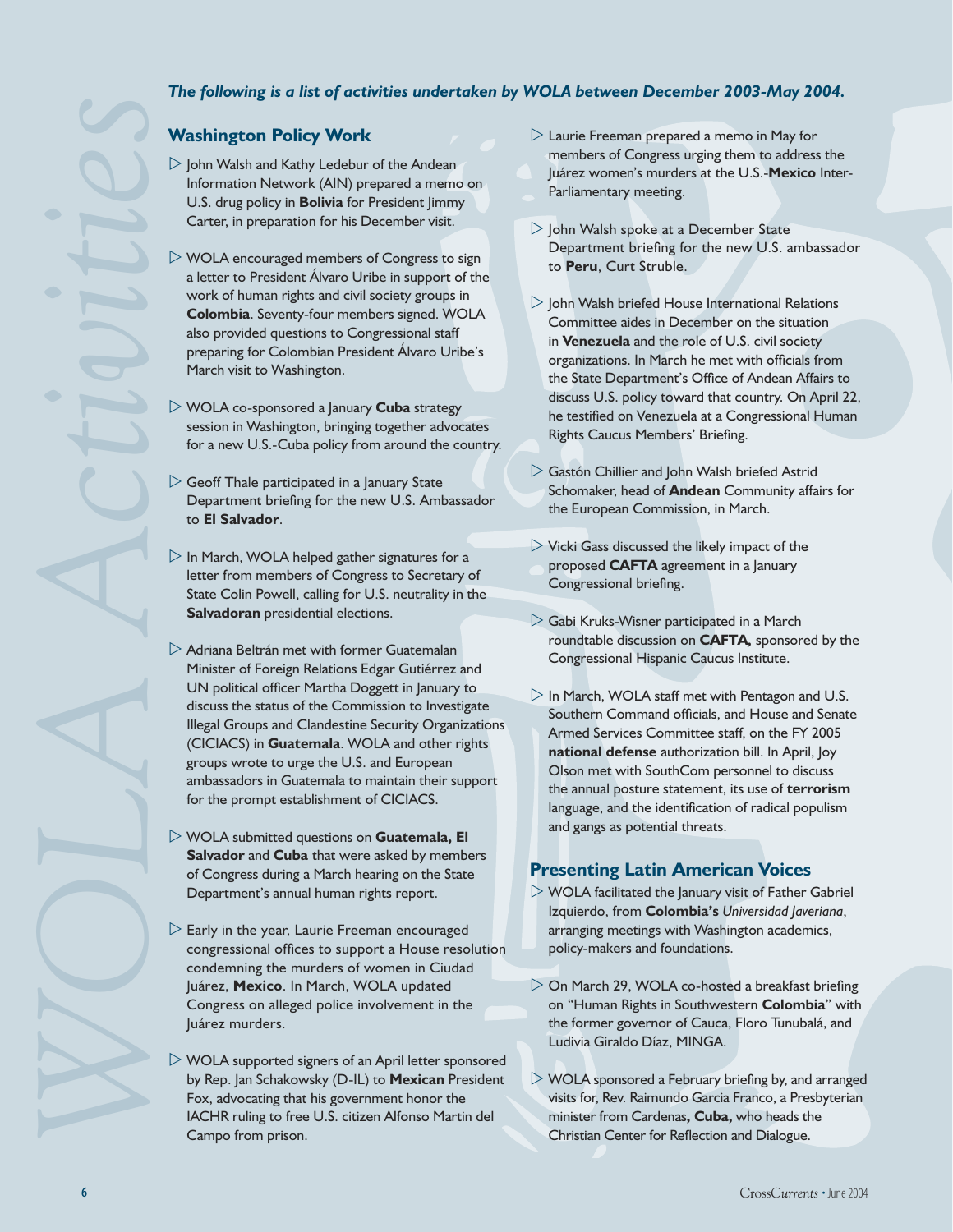- $\triangleright$  In February, WOLA arranged visits in Congress and accompanied Dr. Guillermo Mata, the FMLN's candidate for vice president of **El Salvador,** during his visit to Washington.
- $\triangleright$  In February and March, WOLA arranged meetings for **Guatemalan** human rights groups with the Department of State, USAID, European Union, European embassies, United Nations, congressional offices, and NGOs, to discuss the human rights situation in the country and the formation of the international commission to investigate clandestine groups. Visitors included human rights activists Claudia Samayoa; Gustavo Meoño, Rigoberta Menchú Foundation; Helen Mack, Myrna Mack Foundation; Orlando Blanco, *Coordinadora Nacional de Derechos Humanos de Guatemala*; and Juan Pablo Pons and Angélica González, Center for Legal Action on Human Rights.
- WOLA and the Moriah Fund co-sponsored the March briefing "*Prospects for Human Rights Improvement in Guatemala: A View From Inside and Out*," with Frank LaRue of the Presidential Commission on Human Rights, Helen Mack and Orlando Blanco.
- $\triangleright$  WOLA staff arranged a visit to Washington for representatives of key **Mexican** human rights organizations seeking justice for the murders of women in Ciudad Juárez and Chihuahua. They met with human rights groups, Senate offices, and State Department officials.
- $\triangleright$  On March 1, WOLA co-sponsored a brownbag with the Latin America Working Group titled, "Human Rights in **Mexico**: Progress and Unmet Promises," featuring the *Centro de Derechos Humanos Miguel Agustín Pro Juárez* and the *Comisión Mexicana de Defensa y Promoción de los Derechos Humanos.*
- $\triangleright$  On May 25, WOLA hosted a brownbag discussion featuring John Burstein and Cecilia Vasquez of *FORO para el Desarrollo Sustentable in Chiapas*, **Mexico.**
- In February, WOLA staff arranged Congressional and administration visits for **Peruvian** visitors Javier Mujica, José Regalado and Pablo Rojas, from the *Coordinadora Nacional de Derechos Humanos*.
- $\triangleright$  On May 19, WOLA and the George Washington University co-sponsored an Andean Seminar on "**Venezuela**'s Political Crisis: Origins and Trajectory," featuring Ana Maria Sanjuan, Director of the Center for Peace and Human Rights at the *Universidad Nacional* de Venezuela.

 On March 1, WOLA co-sponsored an Andean Seminar with George Washington University entitled "**The State Confronting Social Protest**." The seminar featured human rights experts Javier Mujica from Peru, Victor Abramovich from Argentina and Sacha Llorenti from Bolivia.

#### **WOLA in Latin America**

- $\triangleright$  loy Olson accompanied a May congressional delegation to **Bolivia**, co-sponsored by several organizations. The delegation visited the Chapare, Cochabamba and La Paz, and met with Bolivian officials, NGOs, military and police, and the U.S. embassy, focusing on drug policy, military and human rights issues.
- $\triangleright$  From February 17-21, WOLA led a fact-finding delegation to **Colombia** with Rep. James McGovern (D-MA), that traveled to Arauca, and spent two days in Bogota meeting with government officials, academics and civil society. Participants included a staff member from the office of Jan Schakowsky (D-IL), and representatives of the Latin America Working Group and the American Friends Service Committee.
- $\triangleright$  Geoff Thale traveled to **Cuba** in January, participating in a delegation organized by the National Council of Churches.
- Geoff Thale and Gabi Kruks-Wisner traveled to **El Salvador** in March, prior to the presidential elections. They discussed the elections with U.S. Embassy staff, a range of political parties, and Salvadoran NGOs.
- $\triangleright$  loy Olson attended a May conference on hemispheric security in **Guatemala**, joining a session on civil society participation in military issues. She also discussed CICIACS with NGO leaders, Frank LaRue of the Presidential Human Rights Commission, Vice President Eduardo Stein, the U.S. and Swedish embassies, and the Soros Foundation.
- $\triangleright$  In January Kimberly Stanton and Adriana Beltrán traveled to **Nicaragua** to finalize the closing of WOLA's advocacy training office in Managua.
- $\triangleright$  In March, WOLA wrote to the governor of Guerrero, **Mexico** and to members of the Guerrero state congress in support of a bill against forced disappearances. The issue was later covered in the local paper "*El Sur.*"
- $\triangleright$  In May, Laurie Freeman attended a seminar on public security and human rights in **Mexico**,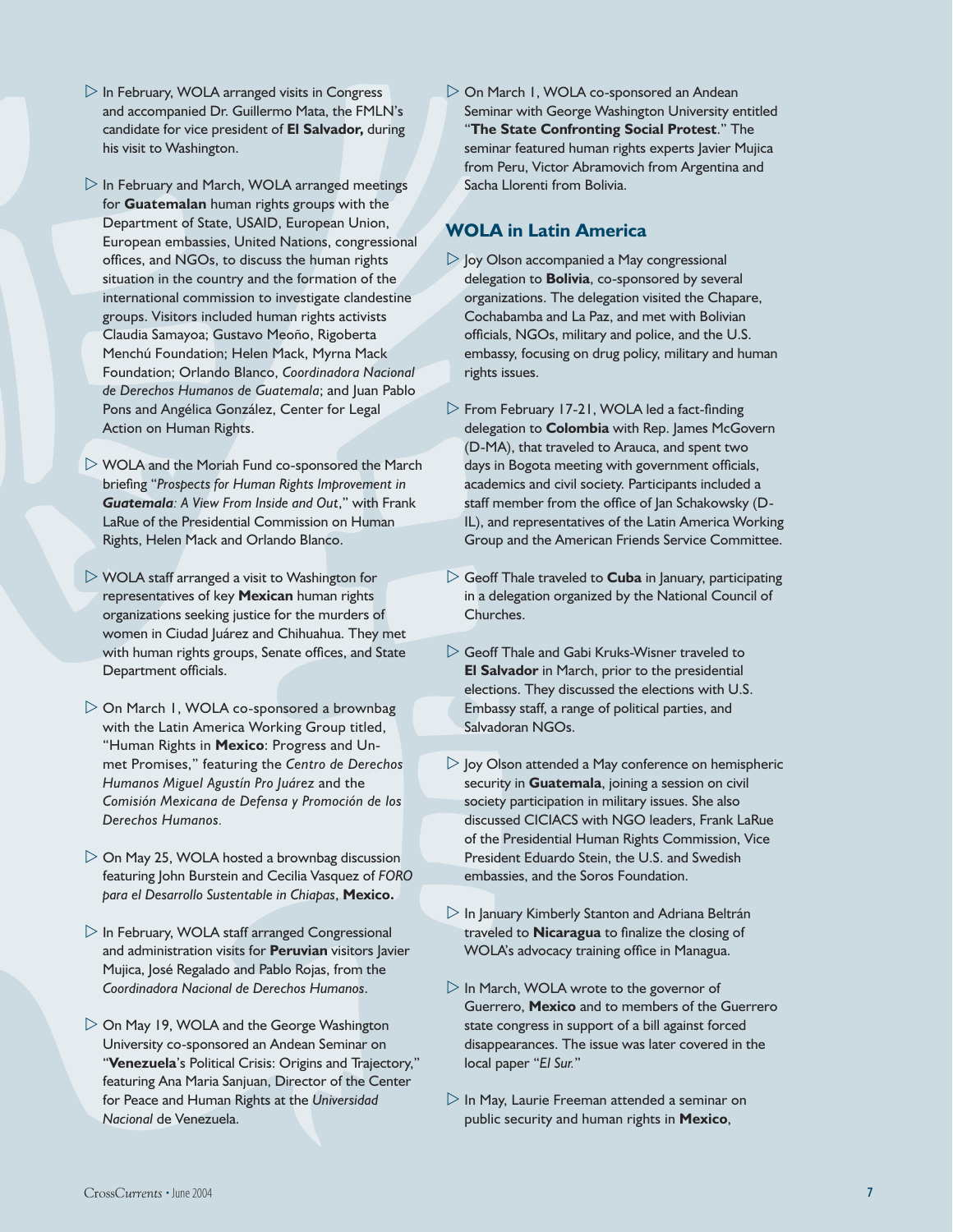organized and attended by human rights organizations and academics. Laurie also met with a range of actors to discuss violence against women and impunity in Ciudad Juárez, including Guadalupe Morfin, special commissioner to prevent violence against women in Juárez; Emilienne de Leon of *Semillas*; Celia Aguilar of UNIFEM; and members of the Mexican Congress.

 $\triangleright$  From January 17-24, John Walsh traveled to **Venezuela** with a delegation of representatives from human rights and peace and justice groups organized by the Maryknoll Office for Global Concerns. In Caracas and in the state of Lara, the delegates met with U.S. embassy officials; Venezuelan President Hugo Chavez, Vice President Jose Vicente Rangel and other government officials; religious and community leaders; human rights advocates; and political analysts.

#### **Conferences and Events**

- $\triangleright$  In January, Rachel Farley took a group of moderate Cuban-American activists to Iowa prior to the nation's first presidential caucus, to meet with Iowa state officials, business groups, the public, the press and presidential candidates, about the need for change in U.S.-**Cuba** policy.
- $\triangleright$  Joy Olson attended an IDB dinner in May for **Guatemalan** President Berger.
- $\triangleright$  In March, Laurie Freeman spoke at an International Women's Day briefing organized by the Congressional Women's Caucus on Women's Rights and Security in Iraq, Afghanistan, and Ciudad Juárez, **Mexico**.
- On March 3, John Walsh spoke at a George Mason University teach-in on Bolivia entitled "Popular Protest, Neoliberalism, and U.S. **Drug Policy**."
- $\triangleright$  Joy Olson attended the UN Commission on Narcotic **Drug Control** meeting and a briefing held by the Senlis Council in March in Vienna.
- $\triangleright$  In late May, Kimberly Stanton represented WOLA and presented a paper on U.S. counter-drug policy at an international colloquium on *Cultivos ilícitos en la región andina*, held in Paris, France.
- On March 23, WOLA's **Friends of Latin America** program joined with the International Center for Research on Women to honor Sally Yudelman. Rep. Hilda Solis (D-CA) was the featured speaker.
- $\triangleright$  WOLA co-sponsored, with the Solidarity Center and the International Labor Rights Fund, a

thematic hearing in March at the **Inter-American Commission on Human Rights** (IACHR) on labor rights violations in Central America.

- $\triangleright$  On March 2, WOLA held a reception for human rights defenders from throughout the region who were in Washington for the spring session of the **IACHR.**
- $\triangleright$  On March 4, Gastón Chillier participated in a hearing before the **IACHR** on the challenges it faces.
- $\triangleright$  Gastón Chillier presented in January at the Inter-American College of Defense on "The **Inter-American System** – a Look Ahead and Possible Reforms."
- $\triangleright$  On February 12, Gastón Chillier gave a presentation at the **Organization of American States** (OAS) Meeting of Governmental Experts on "Best practices and National Experiences in the Adoption of Anti-terrorism Measures from a Human Rights Perspective."

#### **WOLA in the News**

- $\triangleright$  Vicki Gass gave an interview and was quoted in the *Folha de Sao Paulo,* **Brazil**, in February.
- Gastón Chillier was quoted in **Colombia's** *Semana* and *El Tiempo* about the anti-terrorist statue approved by that country's congress.
- WOLA held two press conferences in **Colombia** expressing support for the legitimacy of human rights defenders and civil society, in the state of Arauca on February 18<sup>th</sup> and in Bogotá on the 20<sup>th</sup>, as part of the WOLA-led delegation to Colombia with Rep. James McGovern (D-MA). Also during the delegation, WOLA and Rep. McGovern visited a USAID-World Food Programme school feeding program in Ciudad Bolivar, near Bogota, and held a press conference in support of funding for school feeding programs.
- Kimberly Stanton was interviewed and cited by *BBC Mundo*, the *Economist* Intelligence Unit, Agence France-Presse, *Chicago Tribune*, BBC.com, and *The Scotsman* on various aspects of the Colombian conflict and U.S. policy toward **Colombia**.
- In January, Rachel Farley was quoted in the *Des Moines Register*, as she accompanied a group of moderate **Cuban**-Americans opposed to the U.S. embargo to meetings in Iowa prior to the caucuses there.
- $\triangleright$  Rachel Farley was interviewed about the April 15<sup>th</sup> vote in the UN Human Rights Commission approving a resolution criticizing **Cuba** for its human rights — continued on the following page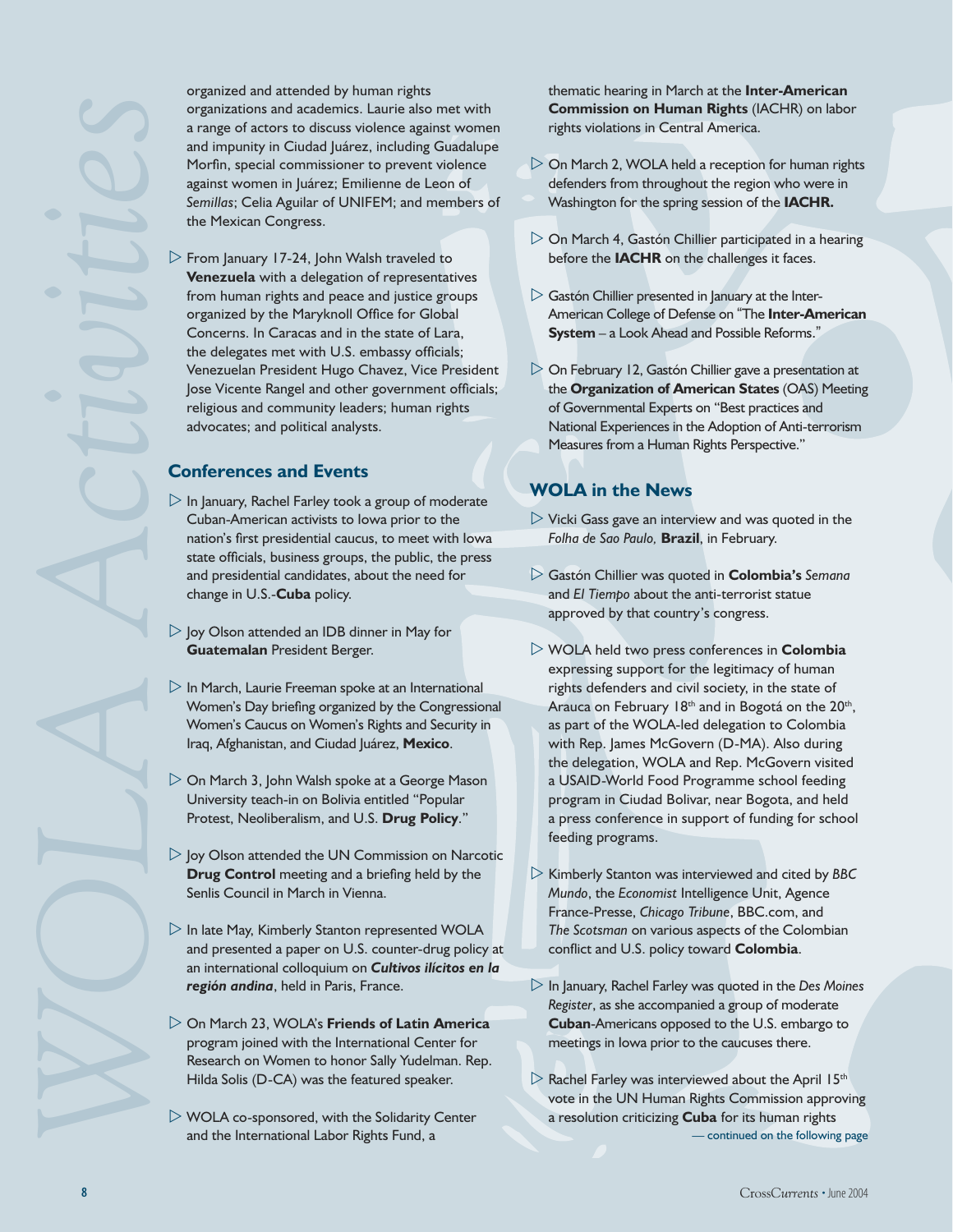#### **WOLA Activities**

continued from the previous page

record. In early May she was interviewed by BBC on the Cuban government's relationship with Mexico and recent diplomatic problems between the two countries, and again about the Cuban government's decision to close dollar stores in response to President Bush's tightening of embargo.

- In March, Geoff Thale was cited in the *Houston Chronicle* and *Christian Science Monitor* on the presidential elections in **El Salvador**. Thale highlighted the role played by the U.S. in the elections in interviews on National Public Radio's *'All Things Considered',* Pacifica Radio's *'Strategic Sights,*  CNN International*,* and Voice of America, and provided background information for an editorial published by the *Chicago Tribune.*
- Geoff Thale was quoted in January in *In These Times*  on the outcome of the **Guatemalan** elections. Adriana Beltrán was quoted in the *Miami Herald* when ex-dictator Efraín Ríos Montt lost his immunity from prosecution.
- $\triangleright$  Joy Olson and Richard Feinberg co-authored an op-ed on **Guatemala's** CICIACS initiative for the *Miami Herald*.
- In March, Rachel Farley was quoted in two *Newsday* articles following President Aristide's departure from **Haiti**. In May Rachel spoke on a BBC World Service Spanish language broadcast about the U.S. release of \$60 million in humanitarian aid to Haiti.
- $\triangleright$  Laurie Freeman was quoted in Associated Press, Reuters, *Arizona Republic, IPS*, and *Televisa* stories about the World Court's decision in favor of **Mexicans** on death row in the United States. She was quoted in the *Washington Post* and *Houston Chronicle* on the Juárez murders, and in the *San Francisco Chronicle* on the U.S. military in Latin America.
- $\triangleright$  WOLA co-sponsored a press conference at the National Press Club in early December, to mark the beginning of the final round of negotiations on **CAFTA**. Speakers at the conference, including Rep. Sander Levin (D-MI) and U.S. union and Central American civil society representatives, were cited in *Reuters*, the *Washington Post,* and *OneWorld.net.*
- $\triangleright$  In December, as the negotiations for **CAFTA** were finalized, Geoff Thale and Vicki Gass were quoted in the *Houston Chronicle* and *Inter Press Service.* Gabi Kruks-Wisner placed a letter to the editor in the *Los Angeles Times.* Kruks-Wisner was also cited in the *Christian Science Monitor* following the tenth anniversary of the North American Free Trade Agreement.
- $\triangleright$  Kimberly Stanton was quoted in the *Denver Post* in a piece about economic inequalities and the **Summit of the Americas**.
- $\triangleright$  Gastón Chillier gave an interview on BBC Radio 4 about the role that **war crimes tribunals and truth commissions** can play in the process of overcoming the legacy of crimes against humanity and war crimes.

# WOLA: Celebrating 30 Years!

2004 marks the 30<sup>th</sup> anniversary of the founding of the Washington Office on Latin America. To celebrate, we are documenting our accomplishments and redoubling our efforts to place human rights at the center of the debate over U.S. policy toward Latin America. We will publish a special issue of Cross Currents later this year with commentaries on WOLA's role in the evolution of U.S.-Latin American relations since the 1970s. We have obtained special funding from the Ford Foundation to write a comprehensive history of WOLA, to be published during 2005. And we are planning a public forum on U.S. policy toward Latin America in early November, right after the U.S. presidential election. As we take stock of the state of human rights in the world today, WOLA's mission is as important as ever. We invite our friends and colleagues in the U.S. and abroad to join us as we renew our commitment to promoting democracy, human rights and social and economic justice in Latin America. Please check our web page for updates on activities and events.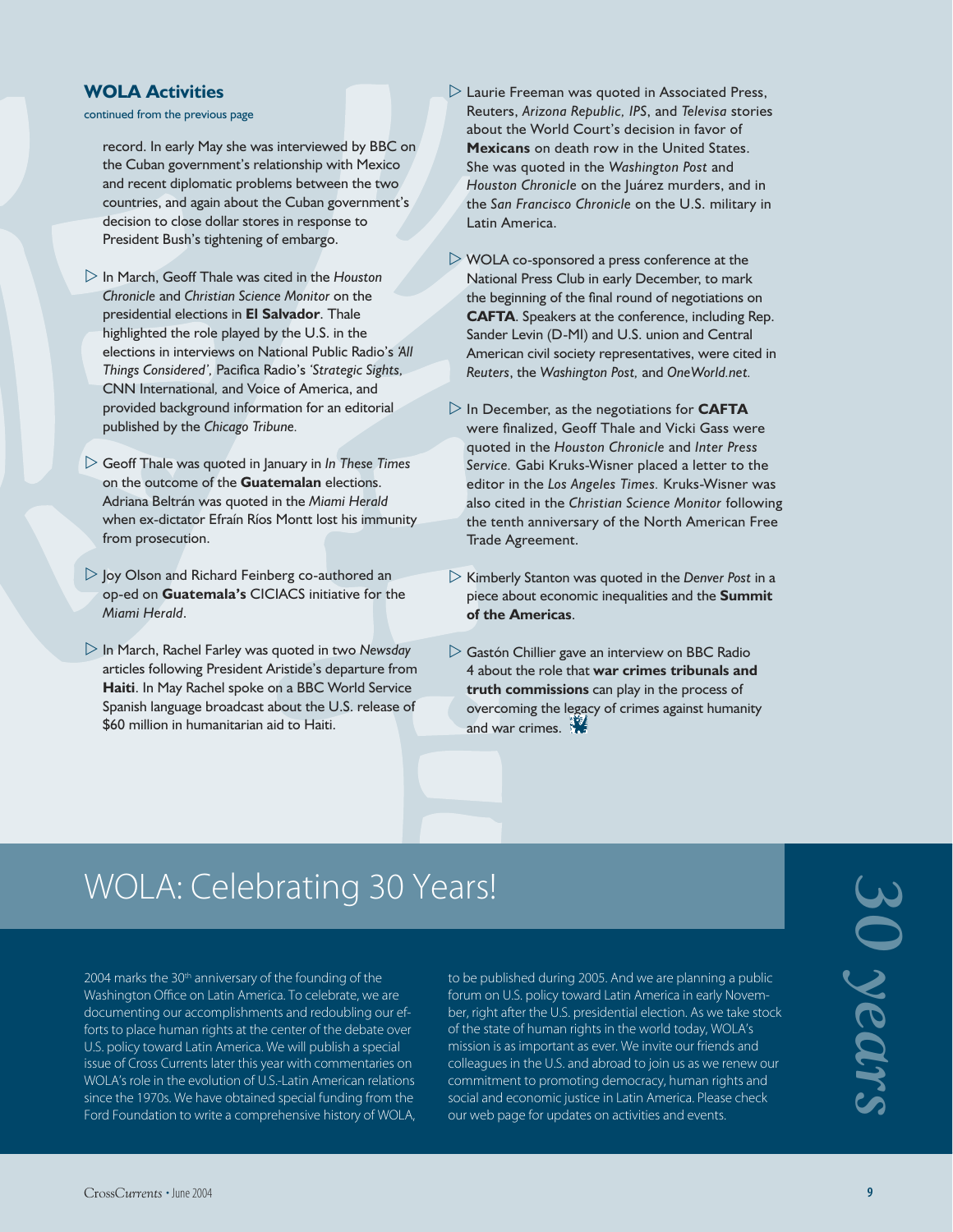## Best practices in the adoption of anti-terrorism measures from a human rights perspective

*The following is excerpted from testimony given on February 12<sup>th</sup> by Senior Associate Gastón Chillier before the Organization of American States (OAS) Meeting of Governmental Experts. The testimony urges the OAS to develop guidelines based on Inter-American human rights norms and jurisprudence, for use by member states as they design and implement anti-terrorism measures. The Permanent Mission of Mexico to the OAS drafted a resolution in favor of the proposal that was approved by the OAS General Assembly in Quito in June [AG/RES. 2035 (XXXIV-O/04)].* 

irst, I would like to emphasize the<br>importance of a meeting like this whe<br>member countries of the OAS can list<br>and share best practices about the effective **I** irst, I would like to emphasize the Importance of a meeting like this where member countries of the OAS can listen implementation of anti-terrorism measures based on respect for international human rights norms.

Sadly, terrorism has been a part of the recent history of many countries in the region. In Latin America, terrorism has not only gravely affected the fundamental rights of society and of individual groups, but has also undermined democratic institutions.

Unfortunately, the remedies adopted by governments in the past, most military regimes, were much worse than the sickness itself. Measures applied by many governments in the region had a tragic price: thousands of forced disappearances, extra-judicial and summary executions, torture, arbitrary detentions, violations of due process of law, personal privacy and freedom of expression- -the list goes on. These measures also left democracies in extremely weak condition, fighting to strengthen their institutions.

I mention the history because of the need to keep in mind past experiences… as we design policies that, while effective in combating terrorism, also guarantee the protection of human rights… [A]ll too often, looking at the present situation, it is not possible to avoid a bitter sense of déjà vou… in which, under the pretext of the exceptional nature of the terrorist threat, the enjoyment of human rights in the region is endangered. The promotion of legislation that affects personal freedoms; conditions for detentions that do not comply with international norms; laws that limit or impede the right to defense or access to independent tribunals; vague definitions of terrorist conduct inconsistent with the principle of legality, or the application of criminal provisions using the concept of terrorism

for the repression of social protest; the joint and undifferentiated treatment of terrorist crimes and other crimes such as drug trafficking, on the assumption that there is always a relationship between them; the intervention of the armed forces in matters of public security, etc.

The countries that conform the OAS system have access to a solid framework for the protection of human rights in the context of the promotion of anti-terrorist measures. On the one hand, there are the human rights treaties and the American Declaration on the Rights and Duties of Man. Additionally, the Democratic Charter establishes that the full enjoyment of human rights is a necessary condition for democracy. The recent Security Declaration makes it clear that it is not possible to combat security threats, be they traditional or new, without respecting human rights and international humanitarian law. Lastly, article 15 of the Inter-American convention against terrorism establishes that "the measures adopted by the states under this convention should be implemented with total respect for the rule of law, human rights and fundamental freedoms."

The OAS system also depends on institutions like the Inter-American Commission and Court, which play a fundamental role in the promotion and protection of human rights in the region. The valuable report on Terrorism and Human Rights elaborated by the Commission in 2002 is an example of the prompt and efficacious reaction of this body to the possibility that the "war against terrorism" could constitute a threat to the full enjoyment of human rights.

Nevertheless, in the tradition of many countries in our region there is a difference between the legal recognition of human rights and their effective protection. Focusing on the problem of terrorism, many government agencies responsible for the design and implementation of anti-terrorist policies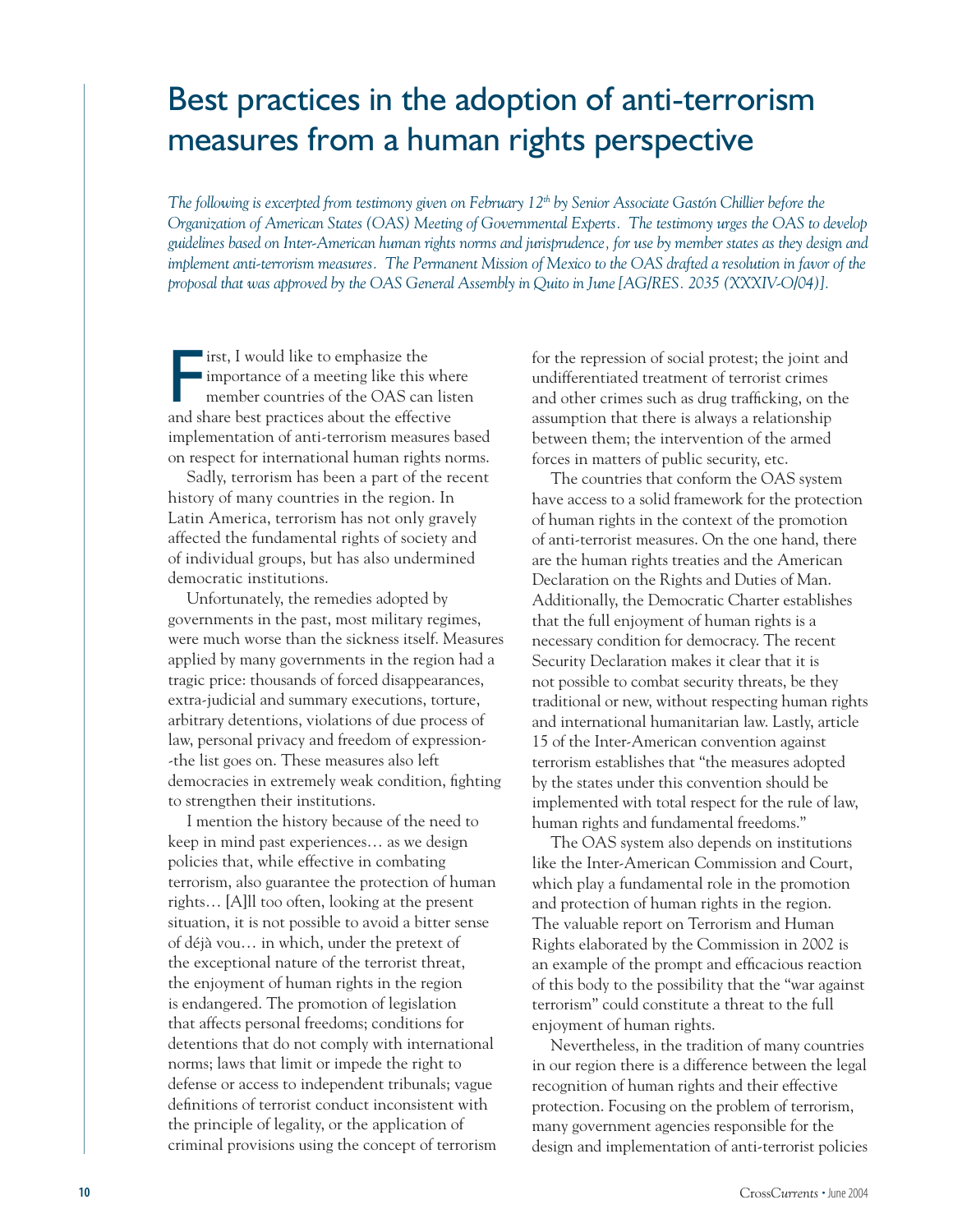sidestep the regional commitments on human rights. Even worse, human rights are seen as an obstacle to effective counter-terrorism measures.

In contrast, I believe it is imperative that we think of human rights as an indispensable tool in fortifying the rule of law, a lesson that has become evident from past experience. In my view, this is a central point that should be addressed by this meeting, with the goal of coming to the conclusion that the end does not justify the means, and that human rights should not be seen as a necessary sacrifice in the implementation of effective counter-terrorism measures.

To this effect, I hope you will permit me to make a very concrete proposal… The OAS should elaborate a set of guidelines for states which would draw upon the existing international standards on human rights in relation to anti-terrorism measures. These guidelines should be grounded in the … report on Terrorism and Human Rights from the Inter-American Commission on Human Rights, and would be applied by the governments of the region in the design and implementation of counter-terrorism policies that respect human rights and international humanitarian law. In the regional context, the Inter-American Committee Against Terrorism (CICTE) should apply the

guidelines as part of its role in coordinating and facilitating cooperation among governments in their efforts to fight terrorism. The guidelines should be approved by the General Assembly in order to confer the greatest possible legitimacy in the eyes of the OAS member states. One model that could serve as an example is last year's decision by the European Council to adopt guidelines on "Human Rights and the Fight Against Terrorism." By endorsing the proposed guidelines, the OAS would be fulfilling its mandate to prevent violations of human rights and to support governments in guaranteeing their due protection.

Taking into account the role of the Inter-American Commission on Human Rights as the principal organ charged with the promotion of human rights, I believe the Commission should assume a leadership role in the elaboration of these guidelines.

To conclude my remarks, I would like to express WOLA's desire, and I believe I speak for many human rights organizations in the region, to participate in this discussion with the goal of making a contribution to the efforts of our governments to guarantee the protection of human rights in the fight against terrorism.

# *We need your support!*

Yes, I want to contribute to WOLA's work to advance human rights, democracy, and social justice in Latin America. Enclosed is my tax-deductible donation of: **SOF** 

| $\Box$ \$200 | $\Box$ \$100 $\Box$ \$75 $\Box$ \$50 $\Box$ \$35 $\Box$ \$ |     |          | other              |  |
|--------------|------------------------------------------------------------|-----|----------|--------------------|--|
|              |                                                            |     |          | $\mathcal{C}$      |  |
|              |                                                            |     |          |                    |  |
|              |                                                            |     | State __ | Zip                |  |
|              |                                                            | Fax |          | $E$ -mail $\qquad$ |  |

#### ❑ **Please send me information about planned giving for WOLA.**

WOLA is a 501© (3) charitable organization. Please make checks payable to WOLA and send to: 1630 Connecticut Avenue, NW, Suite 200, Washington, DC 20009 You may also contribute through our website **www.wola.org**. *Thank you!*